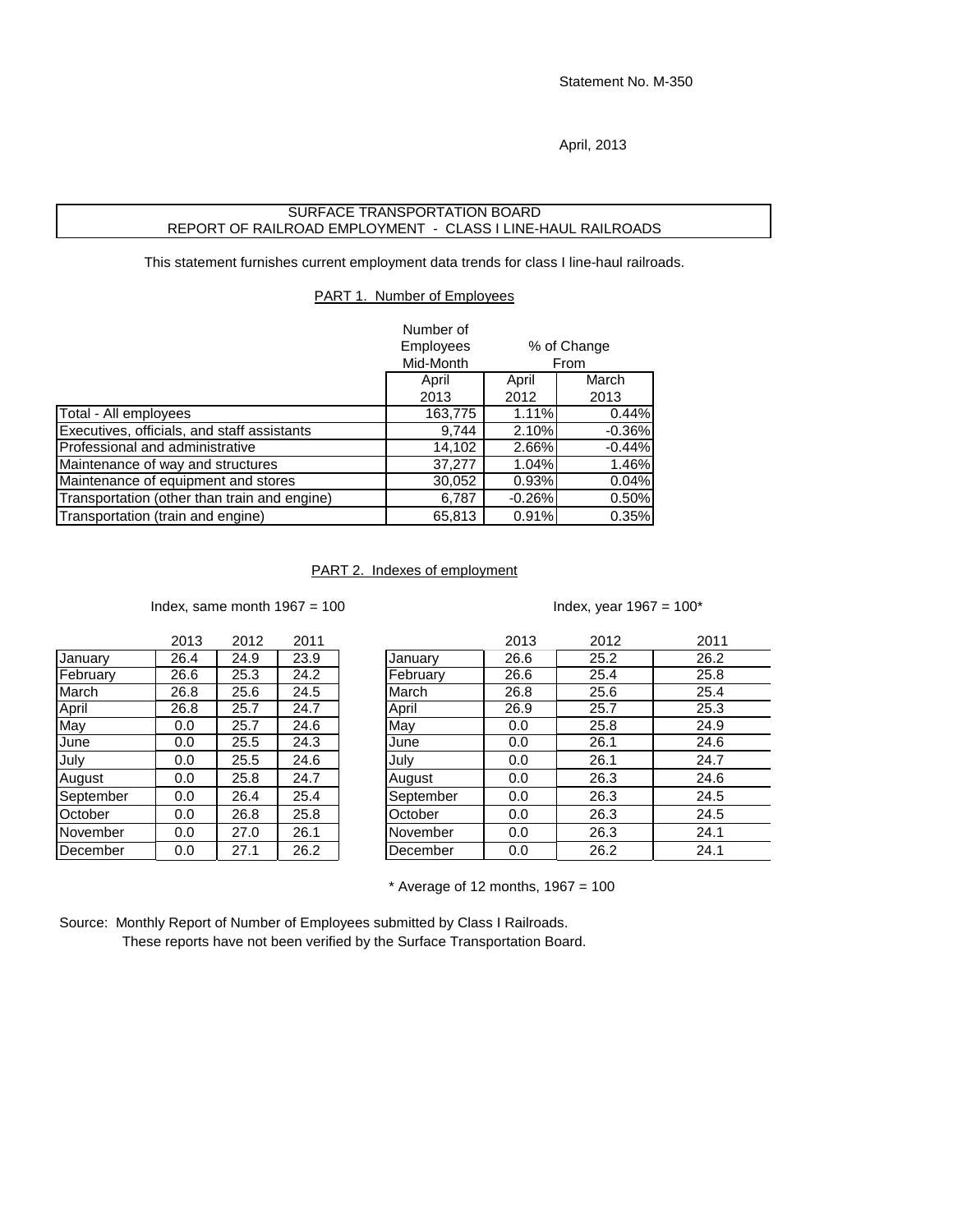## EMPLOYEES BY COMPANY AND JOB DESCRIPTION

| <b>CARRIER</b><br>April, 2013 |        | Executives,<br>Officials, and<br><b>Staff</b><br><b>Assistants</b><br>L <sub>100</sub> | <b>Professional and</b><br>Administrative<br>L200 | <b>Maintenance of</b><br>Way and<br><b>Structures</b><br>L 300 | <b>Maintenance of</b><br><b>Equipment and</b><br><b>Stores</b><br>$L$ 400 | <b>Transportation</b><br><b>(Other Than Train</b><br>& Engine)<br>L500 | Transportation<br>(Train & Engine)<br>L600 | Total<br>TOTAL |
|-------------------------------|--------|----------------------------------------------------------------------------------------|---------------------------------------------------|----------------------------------------------------------------|---------------------------------------------------------------------------|------------------------------------------------------------------------|--------------------------------------------|----------------|
| <b>BNSF</b>                   | 130500 | 1.799                                                                                  | 3.862                                             | 9,104                                                          | 7,570                                                                     | 1,773                                                                  | 18.225                                     | 42,333         |
| <b>CSX</b>                    | 121500 | 1.334                                                                                  | 3.363                                             | 6,605                                                          | 5.255                                                                     | 1.601                                                                  | 10.760                                     | 28,918         |
| CN/GTW                        | 114900 | 317                                                                                    | 619                                               | 1,803                                                          | 834                                                                       | 354                                                                    | 2,565                                      | 6,492          |
|                               |        | (Includes all CN US Operations)                                                        |                                                   |                                                                |                                                                           |                                                                        |                                            |                |
| <b>KCS</b>                    | 134500 | 270                                                                                    | 404                                               | 504                                                            | 383                                                                       | 70                                                                     | 1.267                                      | 2,898          |
| NS.                           | 117100 | 1.919                                                                                  | 2.587                                             | 6,385                                                          | 6,068                                                                     | 1,421                                                                  | 11.470                                     | 29,850         |
| <b>SOO</b>                    | 137700 | 301                                                                                    | 303                                               | 1.093                                                          | 560                                                                       | 228                                                                    | 1.532                                      | 4,017          |
| UP                            | 139400 | 3,804                                                                                  | 2,964                                             | 11.783                                                         | 9,382                                                                     | 1,340                                                                  | <u>19,994</u>                              | 49,267         |
| <b>TOTAL</b>                  |        | 9,744                                                                                  | 14,102                                            | 37,277                                                         | 30,052                                                                    | 6,787                                                                  | 65,813                                     | 163,775        |
| <b>NRPC</b>                   | 103000 | 1.405                                                                                  | 4.838                                             | 2,992                                                          | 4,889                                                                     | 2,923                                                                  | 3,405                                      | 20,452         |

|              | <b>April</b>  | <b>April</b> | <b>March</b>  |               | % Change     |  |
|--------------|---------------|--------------|---------------|---------------|--------------|--|
|              | 2013          | 2012         | 2013          | Year          | <b>Month</b> |  |
| $L$ 100      | 9,744         | 9,544        | 9,779         | 2.10%         | $-0.36%$     |  |
| L200         | 14,102        | 13,737       | 14,165        | 2.66%         | $-0.44%$     |  |
| L 300        | 37,277        | 36,893       | 36,742        | 1.04%         | 1.46%        |  |
| $L$ 400      | 30,052        | 29,774       | 30,039        | 0.93%         | 0.04%        |  |
| L 500        | 6,787         | 6,805        | 6,753         | $-0.26%$      | 0.50%        |  |
| L 600        | 65,813        | 65,219       | 65,581        | 0.91%         | 0.35%        |  |
| <b>TOTAL</b> | 163,775       | 161,972      | 163,059       | 1.11%         | 0.44%        |  |
|              |               |              |               | Ratio         | Ratio        |  |
|              | 1967          |              | 2013          | Corresp.      | Average      |  |
|              | <b>Months</b> |              | <b>Months</b> | <b>Months</b> | <b>Month</b> |  |
| January      | 614,766       |              | 162,043       | 26.4          | 26.6         |  |
| February     | 610,335       |              | 162,228       | 26.6          | 26.6         |  |
| March        | 608,751       |              | 163,059       | 26.8          | 26.8         |  |
| April        | 611,136       |              | 163,775       | 26.8          | 26.9         |  |
| May          | 613,824       |              | 0             | 0.0           | 0.0          |  |
| June         | 624,153       |              | 0             | 0.0           | 0.0          |  |
| July         | 623,096       |              | 0             | 0.0           | 0.0          |  |
| August       | 619,419       |              | 0             | 0.0           | 0.0          |  |
| September    | 606,714       |              | $\mathbf 0$   | 0.0           | 0.0          |  |
| October      | 597,271       |              | 0             | 0.0           | 0.0          |  |
| November     | 593,568       |              | $\pmb{0}$     | 0.0           | 0.0          |  |
| December     | 590,100       |              | 0             | 0.0           | 0.0          |  |

Source: Monthly Report of Number of Employees submitted by Class I Railroads.

These reports have not been verified by the Surface Transportation Board.